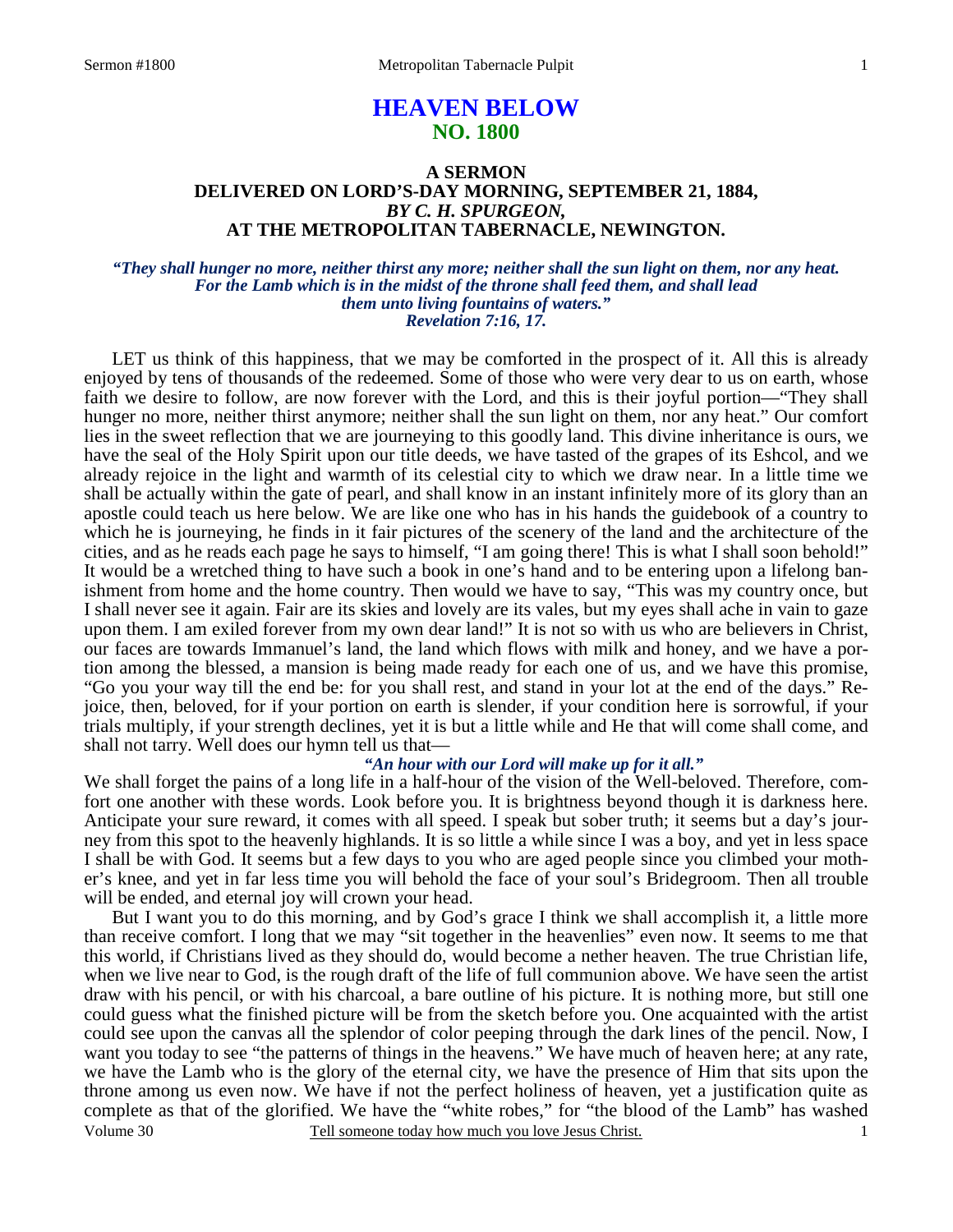them even now, and if we have not yet the palm branches of final victory, yet, thanks be to God, we are led in triumph in every place, and even now "this is the victory that overcomes the world, even our faith." Therefore—

### *"I would begin the music here, And so my soul should rise; Oh, for some heavenly notes to bear My passions to the skies."*

Our voices are not clear as yet, they are half-choked with the fogs and smoke of earth. They will be perfectly attuned before long; at any rate, let us go over the notes, and if we cannot reach to the full melody of the heavenly music, yet let us run up and down the scale, and try some easy passages. Come, let us worship, and adore, and rejoice as our departed ones are doing, and thus enjoy some of "the days of heaven upon the earth." That shall be my drift this morning, as the Holy Spirit shall instruct me.

**I.** Keeping to the text, however, I want to speak, first, of THE PERFECTION OF THE PROVISION which is enjoyed in heaven—"They shall hunger no more, neither thirst any more; neither shall the sun light on them, nor any heat." This is the perfection of the provision.

 I must, by your permission, go a little further back to make my description of this provision more complete. Notice the last sentence of the fifteenth verse, "He that sits on the throne shall dwell among them." In the reading we interpreted according to the Revised Version, which gives a more correct rendering—"He that sits on the throne shall spread His tabernacle over them." The glorified dwell under the shadow of God. It is for this reason that, "the sun shall not light on them, nor any heat," because *they dwell in God.* Oh, what a dwelling place that will be! You and I are often like Noah's dove, sent out flying over a weary waste, and finding no rest for the soles of our feet, but they dwell in the ark forever. We go in and out and find pasture, but in that going in and out we are sometimes troubled, up yonder they "go no more out forever," but eternally behold the face of the King, and forever dwell at God's right hand, where there are pleasures forevermore. Oh what a joy this must be in heaven, to be always within the circle of the eternal presence, which is always seen, always unclouded, always enjoyed! Such a dwelling means transformation, for none can dwell with God but those who are like Him, free from sin, and perfect in holiness. We cannot abide in God forever unless we are like Him and this in itself is boundless bliss. The abiding in the outspread pavilion of Jehovah will certify a similarity of sanctity and purity between the redeemed and the great Father who becomes their dwelling place. The Lord shall tabernacle over His glorified people; He shall be their eternal home.

 Next we are assured that they shall have *all their necessities prevented*. "They shall hunger no more." To be supplied when we hunger is the mercy of earth, never to hunger at all is the plenitude of heaven. God shall so fill the souls of His redeemed that they shall have no longings; their longings shall be prevented by their constant satisfaction. That which they enjoy will be more than they ever desired to enjoy, or ever imagined that they could be capable of enjoying. Imagination's utmost height never reached to the exceeding bliss and glory of the world to come. The saints confess in glory that it never entered into their hearts to guess what God had prepared for them that love Him. Heaven shall exceed all the desires of God's people, they shall not, even with their enlarged capacities, be able to wish for anything which they do not already possess, so that they shall hunger no more, in the sense that they shall never pant for more than they have.

 They shall have done with the desires which it is right for them to have here—desires which intimate their present imperfection. Here it is their duty and privilege to long after perfection, to be sighing and crying for a perfect deliverance from every shade of sin, but they shall not sigh and cry for this in glory, for they shall be without fault before the throne of God. None of them shall cry, "O wretched man that I am! Who shall deliver me from the body of this death?" This on earth is one of the most deeply spiritual of cries, never heard from any but those whose sanctification is greatly advanced. None have ever uttered that bitter exclamation but men like Paul, to whom the slightest speck of sin has a horror about it akin to death itself. Fanatical persons talk about being perfect, it is the talk of blind men, but those whose eyes have seen the Lord abhor themselves, and sigh and cry over what other men call failures, and mistakes, and infirmities. To them their heart-sins and unseen faults are things to weep over, they have sharp hunger and piercing thirst after complete likeness to Christ. This likeness the saints possess before the throne, and they shall not thirst any more, even after this best and most desirable of attainments, since they shall enjoy it to the full.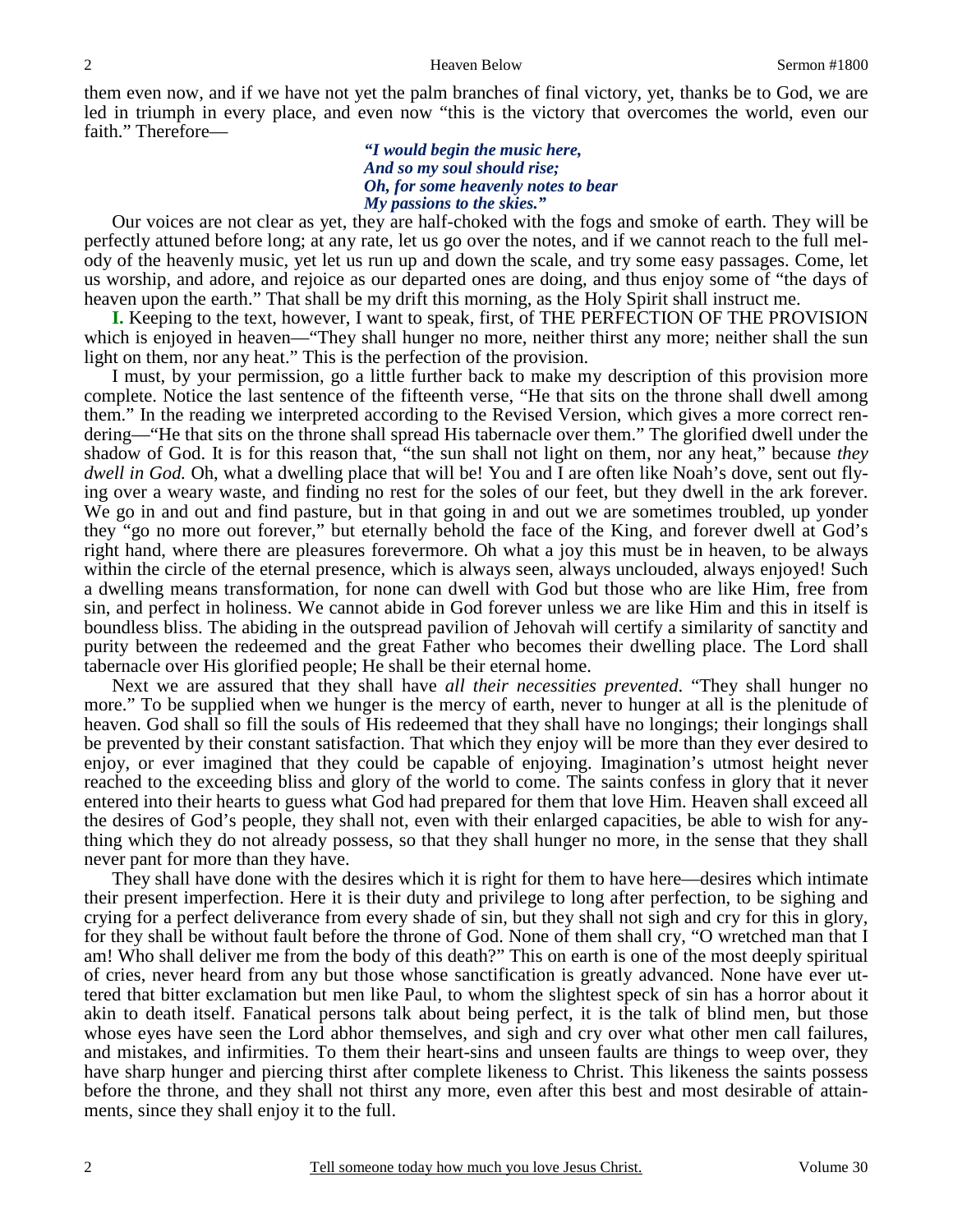Beloved, observe that, as they have no kind of hunger, so they have also no measure of thirst, that is to say, they have no needs, no unsatisfied wishes of any sort. In whatever form a need might approach them, it is excluded, for both hunger and thirst are shut out. Oh, brothers and sisters, it has been blessed to hunger and thirst after righteousness, what must that higher blessedness be which rises above even these holy desires!

We have wishes here which ought not to be gratified, these occasion us our sharpest pangs of hunger, but there they shall never know an unlawful wish, a wandering desire, or even an unwise longing. They shall have all things that a renewed heart can enjoy. All that their perfected nature can yearn after they shall possess; there shall be no unsatisfied craving of their manhood, neither their risen body nor their sanctified spirit shall be moved to hunger or thirst after any evil, for there shall be nothing about them which has a tendency that way. The provision made for them shall be so absolutely complete that before they can desire any good thing they shall find it, before they know a need they shall have enjoyed the supply. This is wonderful! Yes, but all I can tell you is not half of the truth.

 Further, as we read we discover a third blessing, namely, that *every overpowering influence is tempered*—"Neither shall the sun light on them." What if by that "sun" is meant the full glory of God! If you and I could be introduced into the divine presence at once and as we are, the first result upon us must be a swoon, and the second must be death. We are not able to endure the blaze of Deity as yet, its glory would cause a sunstroke to the soul. We might well cry with good Mr. Walsh, "Hold, Lord! Hold! Remember I am but an earthen vessel, and I cannot as yet hold much of You." We are not prepared to endure the Lord as our Sun, in meridian splendor. In heaven they are able to endure the immediate presence of God, not only because of the Mediatorship of Christ, through whom the glory of God shines with tempered splendor upon the saints, but also because they themselves are strengthened. From all this earthly grossness released, they are enabled to stand in that light to which no mortal man can now approach. To us even "our God is a consuming fire" while we are here, but in the saints there remains nothing to consume. The light of God is not too bright for eyes that Christ has touched with heaven's own eye salve. The vision of the Infinite is not too glorious for those whom the Lord has prepared to be with Him and to see His face. What John of Patmos could not bear, the weakest saint in heaven can endure, not for an hour, but for the whole stretch of eternity. Blessed, indeed, are they who shall behold the King in the ivory palaces above!

 When "Nor any heat" is added, we learn that *injurious influences shall cease to operate*. By our surroundings here we are troubled with many heats. The very comforts of life, like warm weather, tend to dry us up. A man may have gold, a man may have health, a man may have prosperity and honor till he is withered like the heath in the desert in the day of drought. Unless dew from the Lord shall rest upon the branch of the prosperous he will be parched indeed. We have need of grace whenever God gives us blessings of a temporal kind. But no heat of that sort shall happen to saints in heaven, they can be rich, and honored, and perfectly beautiful, and yet under no temptation to self-exaltation. Here the heats which are around us tend to fever us. Our fellow men grow hot about this and that—the pursuit of wealth, the triumph of party politics, the honor of a family, and so forth, and we are all too apt to feel the common fever. Within ourselves heats arise; unhealthy and unholy heats. We cannot go through this plague-smitten world altogether unscathed. Every now and then we return to our quiet chamber, and feel that we have sickened, sickened in the company wherein we have tarried for an hour, sickened even in contact with those whom we sought to bless. Up yonder no fever shall burn the hearts of the glorified. Traveling through the wilderness of this world, all of a sudden the hot sirocco of worldliness sweeps over us, laden with the burning dust of the desert, bearing death beneath its wings, only God can keep us in that evil hour, only as we lie on our faces before Him can we hope to outlive the blast. Many are the temptations of this life, some of them soft and deceptive, others fierce and terrible, but up yonder no sirocco shall ever blow, and the inhabitant shall no more say, "I am sick."

 See, then, the perfect provision which is made by Christ for His saints above, and listen while we try to show that this same provision, in a modified way, lies at our hands even now. Come, beloved, do we not dwell in God? Do we not sing, "Lord, You have been our dwelling place in all generations"? If any of you believers have wandered away from your resting place, whose fault is that? Has not the Lord given you Himself to be your perpetual pavilion? Has not Jesus said, "Abide in Me"? Have you not sung in that sweet twenty-third Psalm, "I will dwell in the house of the Lord forever"? What more do you want? The Lord has spread His tabernacle over you; you abide under the shadow of the almighty.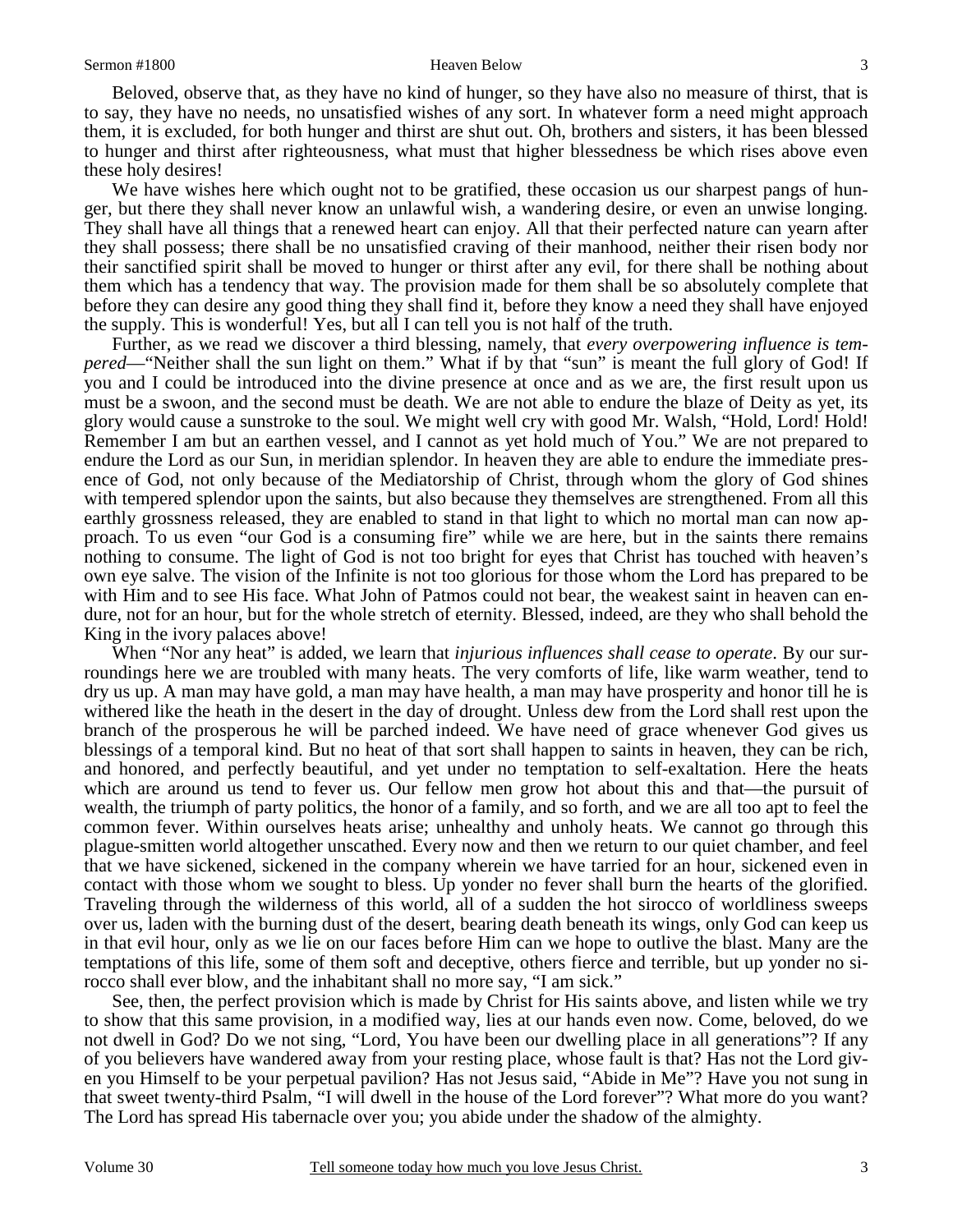Whenever you dwell in God and the Lamb feeds you, do you not also realize that next expression, "they shall hunger no more"? Can you not sing when Christ is with you and you dwell in God—

> *"I thirst, but not as once I did, The vain delights of earth to share; Your wounds, Immanuel, all forbid That I should seek my pleasures there. It was the sight of Your dear cross First weaned my soul from earthly things: And taught me to esteem as dross The mirth of fools and pomp of kings."*

A child of God in communion with Christ would not lift his finger to possess a world, nor wink his eye to see all the pomp of kings, nor move a step to enjoy all the honors of rank, nor rise from sitting at Jesus' feet to learn all the wisdom of philosophy. He is already filled, what can he have more? The best of the best has fallen to his portion, and shall he change it? No, like the olive tree, he says, "Should I leave my fatness, and go to be promoted over the trees?" and with the fig, he cries, "Should I forsake my sweetness, and go to be promoted over the trees?" He that eats of the bread which Jesus gives him shall never hunger more after a painful sort. The husks of carnal joy have no attractions to the son who banquets at his father's table.

 "Neither shall they thirst anymore," they shall feel that the Lord Jesus is such an all-satisfying, allsufficient portion that their desires can go no further. I have sped across the sea with flying sails, bidding each gale waft me according to its will, hoping that I might somewhere find a port. Restlessly have I hastened to and fro, and been tossed up and down, the sport of every wave. My spirit has sped on and on through fair and foul, never abiding long in one place. Happily there came a day when I found a fair haven. Down went my anchor, it took fast hold and held my boat. Under the lee of Calvary I found rest. Now blow you winds, or cease to blow as shall best please you. I stir not out to sea again. In the fair haven of the love of God in Christ Jesus my spirit shall abide forever. If we could but reach this resolve, dear brethren, and hold to it, we should have no more anxieties and longings, we also would hunger no more, neither thirst any more.

 And then how blessedly true it is to those who dwell in God and live near to Jesus that now the sun does not light on them. God in His infinite majesty and holiness does not overwhelm us—

> *"Till God in human flesh I see, My thoughts no comfort find; The holy, just, and sacred Three Are terrors to my mind. But if Immanuel's face appear, All hope, my joy begins; His love forbids my slavish fear, His grace removes my sins."*

What a blessing it is to see God in Christ, and to rejoice in Him.

 And now, beloved, if you are being daily fed by Jesus and are dwelling in God, the light of the sun, as to temporal prosperity, will do you no harm. You may be rich, but you will not trust in uncertain riches; you may be famous, but you will be as humble as if you were obscure; you may be learned, but you will sit at Jesus' feet; you may be indulged with all kinds of worldly prosperity, and yet these things will not prove a snare unto you. "Neither shall the sun light on them, nor any heat."

 Those who dwell in God are not now parched with inward heat. We notice people of God who are anxious and fretful, and cause a great deal of misery for people round them by always worrying, fidgeting, and being in a state of nervous excitement. But holy souls, who abide in Christ, take everything calmly. You can remember such persons both men and women—whatever happened they remained unmoved, patient and cheerful. Great losses came in the course of business, but the brother did not lose his balance; sad bereavements came, but the sister did not complain. If the believer endured a sharp affliction, his chief concern was that the Lord would sanctify it to him, if people persecuted or slandered him he was not surprised, for he expected to be hated by the world when he became a follower of Jesus. If he prospered, he did not get into a heat of pride, and begin to crow over everybody else like a cock on his dunghill. In patience he possessed his soul. God's good gift of the Holy Spirit comforted and strengthened him. He could say, "My heart is fixed, O God, my heart is fixed: I will sing and give praise." "Neither shall the sun light on them, nor any heat." How much of mischief comes to the human body through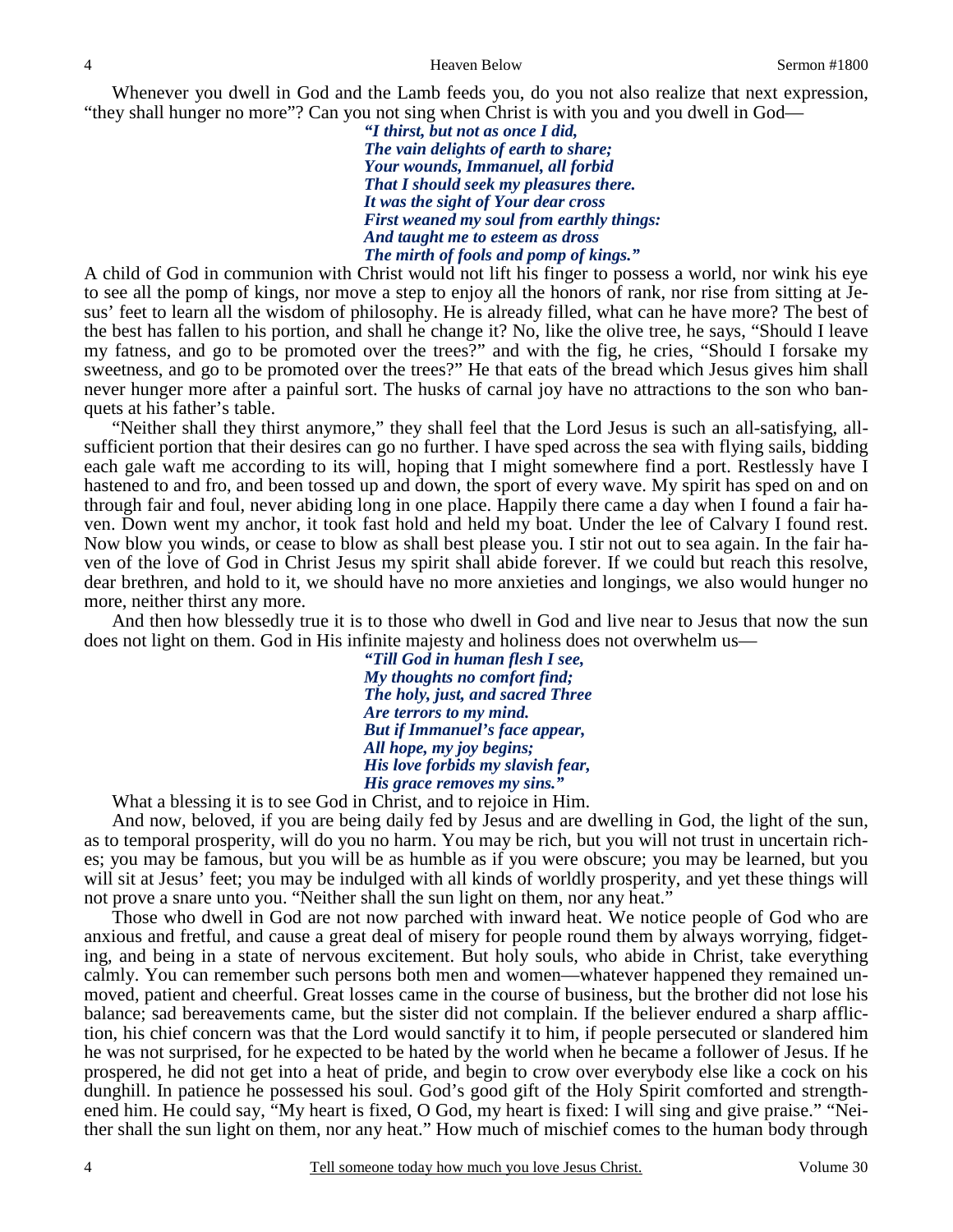### Sermon #1800 5

its heats! The doctor looks hopeful when our blood grows cool again and the fever ceases. The best cure for the fever of the soul is to be made to dwell under the shadow of the Almighty, and to be fed by the Lord Jesus Christ, for that sacred shadow, and that health-giving food, prevent the burning sickness from coming near the chosen of the Lord. "He that dwells in the secret place of the Most High shall abide under the shadow of the Almighty. You shall not be afraid for the terror by night; or for the arrow that fly by day; nor for the pestilence that walks in darkness; nor for the destruction that wastes at noonday. A thousand shall fall at your side, and ten thousand at your right hand; but it shall not come near you." Safe, calm, happy, restful shall you be, your soul shall dwell at ease, and with the meek you shall inherit the earth.

 "Ah," somebody says, "you are setting us up an exceedingly high standard." I am setting up a standard to which multitudes of God's people have attained, to which I would have you all attain. If this blessed bribe of heaven below does not make you ambitious to rise to this level, what more shall I say? It is for your own profit and for God's glory that you should not rest content short of this. Rise from the dust, my brethren. Ascend to the hill of the Lord, and stand in His holy place. Abide in Christ, and feed upon Christ, and then all this shall be yours today and throughout life. So much for the perfection of the provision.

**II.** Now give me your heart's attention while I touch a noble string, and that is, THE DESCRIPTION OF THE PROVIDER. "For the Lamb which is in the midst of the throne shall feed them, and shall lead them unto living fountains of waters." You see, this is the reason for all the provision and enjoyment, the verse begins with the word "For," signifying that this is the cause of all the happiness of the blessed, that the Lamb does feed and lead them.

 Who is this that feeds them? It is *the Lamb*. I wish it were possible for me to communicate to you the enjoyment my own soul has had in meditating upon this blessed word "The Lamb," as it stands in this connection. Does it not teach us, first, that our comfort and life must come from *our incarnate Savior* the Lamb? The expression is very peculiar, it is a figure, and no figure, a mixed metaphor, and yet most plain and clear! It is written, "The Lamb shall shepherd them." This is an accurate interpretation. How is that? A shepherd and that shepherd a Lamb! Here is the truth which the words contain—He that saves is a man like us. He that provides for His people is Himself one of them—"For which cause He is not ashamed to call them brethren." A lamb is a member of the flock, but in this case the Lamb is the shepherd of the flock, a shepherd who is also a lamb must be the most tender shepherd conceivable, the most sympathetic and brotherly guardian that can be. When a man is shepherd to sheep he should be compassionate, but he cannot be so tender as if he actually partook of their nature. In our case our shepherd is to the full a partaker of our nature, we are men, and our shepherd is a man.

 Beloved, our soul's support, our spiritual meat, lies in this, that the Son of God is a partaker of flesh and blood, and is one of ourselves. He that sits upon the throne is our kinsman, a sharer in our nature, a brother born of adversity—why, surely this heavenly truth is manna from heaven, the food of saintly souls. The Lamb is their hope, their comfort, their honor, their delight, their glory.

 Does it not mean more than that? "The Lamb" surely refers to *sacrifice*. Only run your eyes back a verse or two, and you have the key of the expression, "they that washed their robes and made them white in the blood of the Lamb." He, then, that feeds His people in heaven is the sacrifice, the atonement, the expiation. In heaven they glory in the cross. Each one sings "He loved me and gave Himself for me." The glorified drink the deepest draughts of delight from the fact that God was made flesh and that in human flesh He offered perfect expiation for human guilt. Brethren, these two fountains are here as well as there, come, let us drink of them, let us prevent our thirst by the water of the well of Bethlehem, and by streams from the smitten rock.

 Still, there is a third meaning which must not be overlooked. "The Lamb" must refer to *the meekness of character,* the lowliness and condescension of the Lord Jesus. The Lord Jesus Christ on earth was "led as a lamb to the slaughter." He was "meek and lowly in heart." He walked up and down among men, the friend of sinners, the lover of little children, the companion of the poor, and today He is not otherwise than He was on the earth. Though heaven adores Him, He is still as compassionate and condescending as He was in the days of His flesh, and this is why He can feed His people so well both here and in heaven.

 I beg you to dwell upon that word "Lamb" till you feed upon it with your whole souls. Jesus has joined Himself to His flock, "As the children are partakers of flesh and blood, He also Himself likewise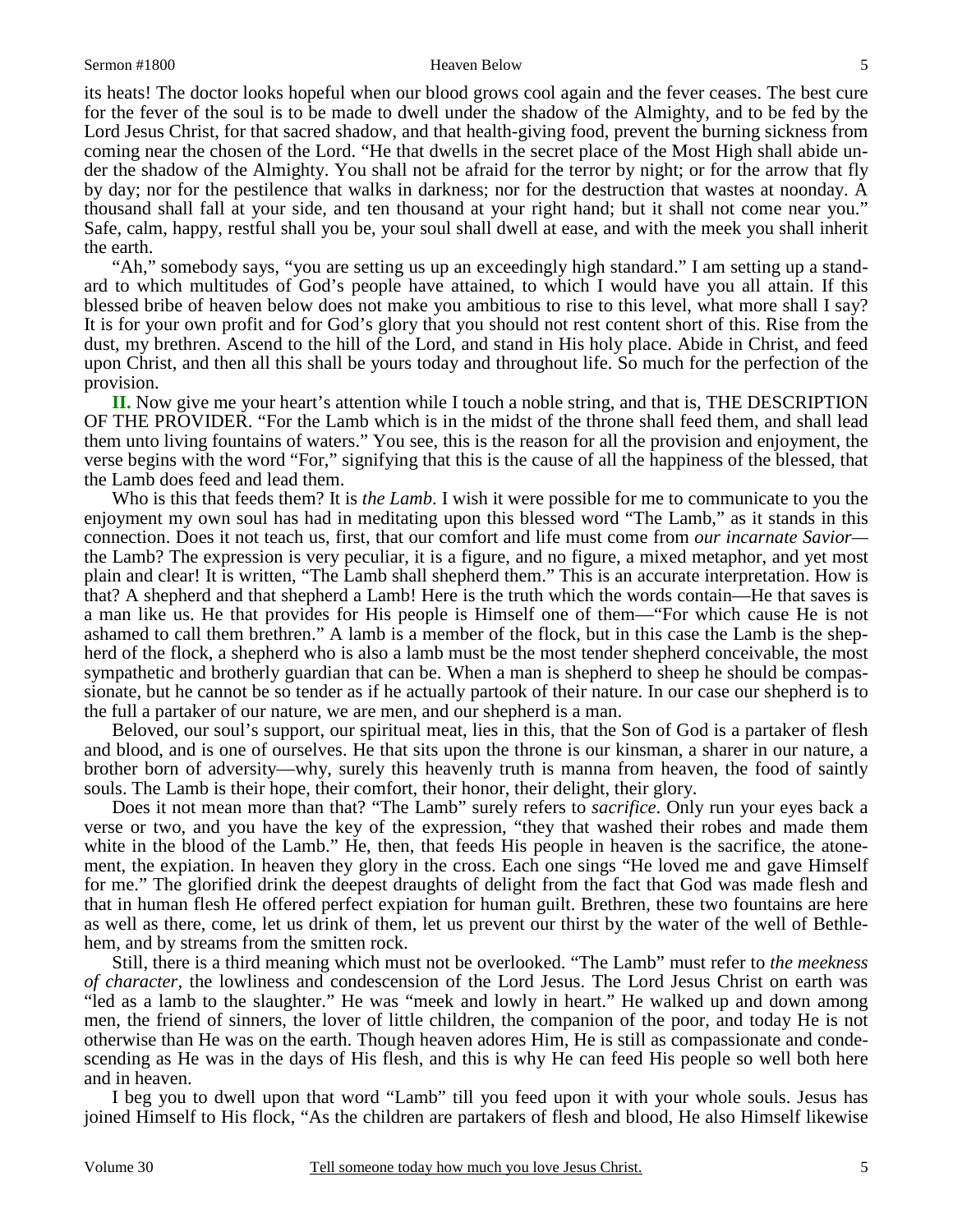took part of the same." As surely as He is God He is also man, indeed and of a truth, not in semblance, but in reality—

> *"It is my sweetest comfort, Lord, And will forever be, To muse upon the gracious truth Of Your humanity. Oh, joy! There sits in our flesh, Upon a throne of light, One of a human mother born, In perfect Godhead bright! Forever God, forever man, My Jesus shall endure; And fixed on Him, my hope remains Eternally secure."*

He is also our sacrifice, "The Lamb slain from the foundation of the world." What rest came unto our hearts when we first understood the meaning of that word—"Behold the Lamb of God which takes away the sin of the world"! Continue to behold Him, and all your feverish heats will be abated, and your hunger and thirst of spirit will be gone.

 Jesus is so, meek and lowly, as I have said, that you may approach Him at all times, and He will manifest Himself to you. He is tender and gentle, and never makes Himself strange unto His own flesh. Sitting at His feet you shall find rest unto your soul. "Neither shall the sun light on you, nor any heat."

 The character of our Lord, then, brings our spirit all that it needs, but this is not all, the text speaks of "*the Lamb which is in the midst of the throne*" as feeding them. Think of that, the Lamb in the midst of the throne. Can you put these two things together, a sacrifice and a throne? That same Savior who opened His veins that He might cleanse us from sin now wears the imperial purple of the universe. He that stooped to be made sin for us is now supreme sovereign, King of kings and Lord of lords. Think of that and be comforted. Our Representative is glorified. Our covenant Head, our second Adam, is in the midst of the throne. God the Father has exalted the Mediator to the place of power and honor and rule. Our Savior has all power in heaven and in earth. Sometimes when I think of my great King and Captain exalted to so glorious an estate, I feel that it matters nothing what becomes of me, His poor follower. The sun of persecution smites not when He is seen as God over all blessed forever. Hunger is not hunger, and pain is not pain, for such a loved one. In blissful sympathy with the unutterable delights of Jesus, we are happy at our worst, feeling that if Christ is rich we are not poor, and if Christ is happy we are not disappointed. His victory is our victory. His glory is our glory. Feel this union with your enthroned Lord and you will begin to be in heaven.

 Yet further remember that when we read of "the Lamb which is in the midst of the throne," it must mean that our Redeemer is the most conspicuous of persons. In the forefront of the throne is Jesus. He is seen of angels, He is beheld continually with wonder by all the servants of our God. The sovereignty of God, His royal power, His eternal majesty, are at the back of Christ to sustain His cause and make His name illustrious. He must reign. Every eye must see Him, every knee must bow to Him, and every tongue must call Him Lord, to the glory of God the Father. He shall have all enemies under His feet, and shall be extolled, and exalted, and be very high. My heart rejoices to remember this fact in this cloudy and dark day. Though our modern thinkers sneer at the gospel, and skeptics scoff at the doctrine of the Nazarene, and all manner of scorn is poured upon our holy faith, yet the Lord has set His Son upon His holy hill, and He is there with Him to secure His everlasting dominion, despite the assaults of men and devils.

 In all this I see the choicest food for the flock of God. To them Jesus speaks from the throne and uses today words like those which He spoke on earth. "Fear not, little flock, for it is your Father's good pleasure to give you the kingdom." Out of the glory He says, "To Him that overcomes will I grant to sit with Me on My throne, even as I also overcame, and am set down with My Father on His throne."

 The "midst of the throne," seems to signify also that Jesus has become the very center of all things. "Unto Him shall the gathering of the people be." He is lifted up and all men are drawn to Him. He is the great central sun, and all other lights revolve about Him. He is the heart of the eternal purpose, the hinge of history, and the climax of revelation. He reigns in the midst of heaven, even as at this day upon earth He is in the midst of two or three who are met together in His name. Our joy is like that of the just made perfect. In this delight we unite with the general assembly and church of the firstborn. Jesus on the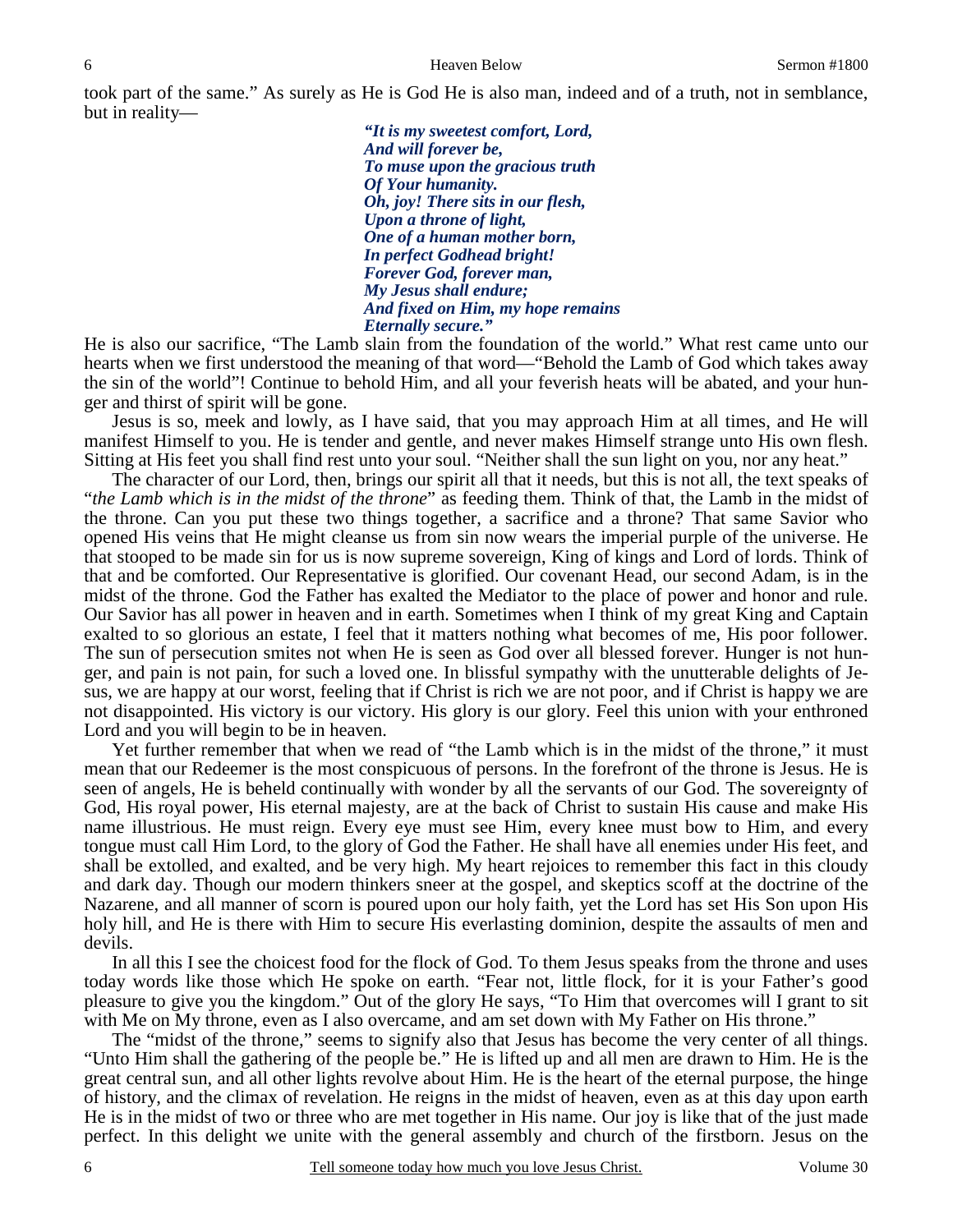throne is to our hearts and songs the central person, and the center shall never be removed, neither shall the gathering of His people be scattered.

 Thus you see who it is that feeds the saints in heaven, and I desire you to feel that if you are to be fed and comforted here below, it must be by the same great Shepherd of the sheep, in the same character. There are no stores for you other than those which are in the hands of Jesus, in whom all fullness dwells; there are no comforts for you except as they are given from the throne where the Lamb is reigning. Turn away, my brethren, turn away from all the frothy novelties of modern thought, and the vain inventions of man, and behold the crown of your adorable Lord, the Lamb of God's Passover, and the Lamb who shall overcome all the powers of evil and stand in the midst of the throne. Dwell on the literal, historical incarnation of the Son of God; believe in His literal death, in His actual substitution, His complete and perfect atonement. Dwell on His rising from the dead, and His ascent to the right hand of God, and never doubt it that He is now the supreme object of heaven's adoration, the Lord of all things that are or shall be, sure and certain to be in the latter days exalted above all principalities and powers, and every name that is named. If we can but live on these truths, and delight ourselves in them, we shall hunger no more, neither thirst any more, neither shall the sun light on us, nor any heat, but even here we shall find living fountains of water, and tears shall be wiped from our eyes.

**III.** I finish by giving only a hint or two upon the third point, that is to say, THE MANNER OF THIS PROVIDING. We have considered the provision in its perfection, and the Provider in His glorious character, now let us see how this provision is given to the saints, for in the same manner is it brought to us.

In two ways the saints in heaven enjoy it—the Lamb that is in the midst of the throne shall feed them, and shall lead them. Go over this, and think first of *the feeding* of them. The Greek word is "shall shepherdize them." In heaven Jesus is a shepherd ruling over all His flock with a happy, genial, sympathetic sovereignty, to which they yield prompt and glad obedience. There the Lord Jesus cares for His people immediately and personally. He Himself bestows upon them all that they require. Here He has under-shepherds, and He hands out the food by our poor instrumentality, and alas, sometimes we are found incapable, or forgetful, and the flock is not fed, but it is never so in heaven, for the Lamb Himself maintains the pastorate, and acts the shepherd in a manner which none of us can emulate. What says the Prophet Micah? "And He shall stand and feed in the strength of the Lord, in the majesty of the name of the Lord His God; and they shall abide: for now shall He be great unto the ends of the earth."

 All else of care and feeding that saints can require in glory is in Christ. I know not what it may be, but this I do know, that while they worship Him He cares for them. He is among them as the Chief Shepherd, at who's appearing the under-shepherds shall appear with Him in glory.

 Up yonder Jesus still communes with them very closely, else were it not written, "The Lamb shall feed them." I remind you again of what we have said, He feeds them, therefore He is their Shepherd, yet still it is the Lamb that feeds them, therefore He is one with them, as if He fed with them, as if their food was His food, and His food their food, and they were one with Him in all respects. But what must fellowship with Christ be in heaven! I confess I have sometimes had, and many of you have had, such communion with Jesus here that, if I could but have continued to enjoy it, it would not have concerned me the turning of a penny whether I were here or among the angels, for it was bliss enough for me to be with Jesus. But, oh! when we shall have enlarged our capacities, when our understanding shall have been cleared, and our affections purified, and all our manhood shall be made innocent and Christ-like, what must it be then to behold His glory, to commune with Him, to lean our head upon His bosom, to bask in His love, and to feel our hearts on fire with love in return! Oh to be with Him forever, to see no intervening cloud, to feel no wandering wish, no thought of future declension, no possibility of grieving Him by sin! What must it be to be forever one with Him in His glory! That is bliss above conception. He shepherdizes them, He Himself does it, and therefore they are supremely blessed. Now do you not think we can enjoy some of this today? Do you question it? What does the tenth of John mean, if Jesus is not the good Shepherd of His sheep at this day? Read it through when you get home. What does the twentythird Psalm mean? Is that a psalm for another world, or for this? Does it not say, "The Lord *is* my shepherd; I shall not want. He *makes* me to lie down in green pastures: He *leads* me beside the still waters"? Why, one would think from the look of your doubtful face that it ran thus—"The Lord has forgotten to be my shepherd. He has given me over to the wolf. He has driven me into a wilderness, and left me among the dark mountains. I perish in a dry and thirsty land, where there is no water." It is not so, we